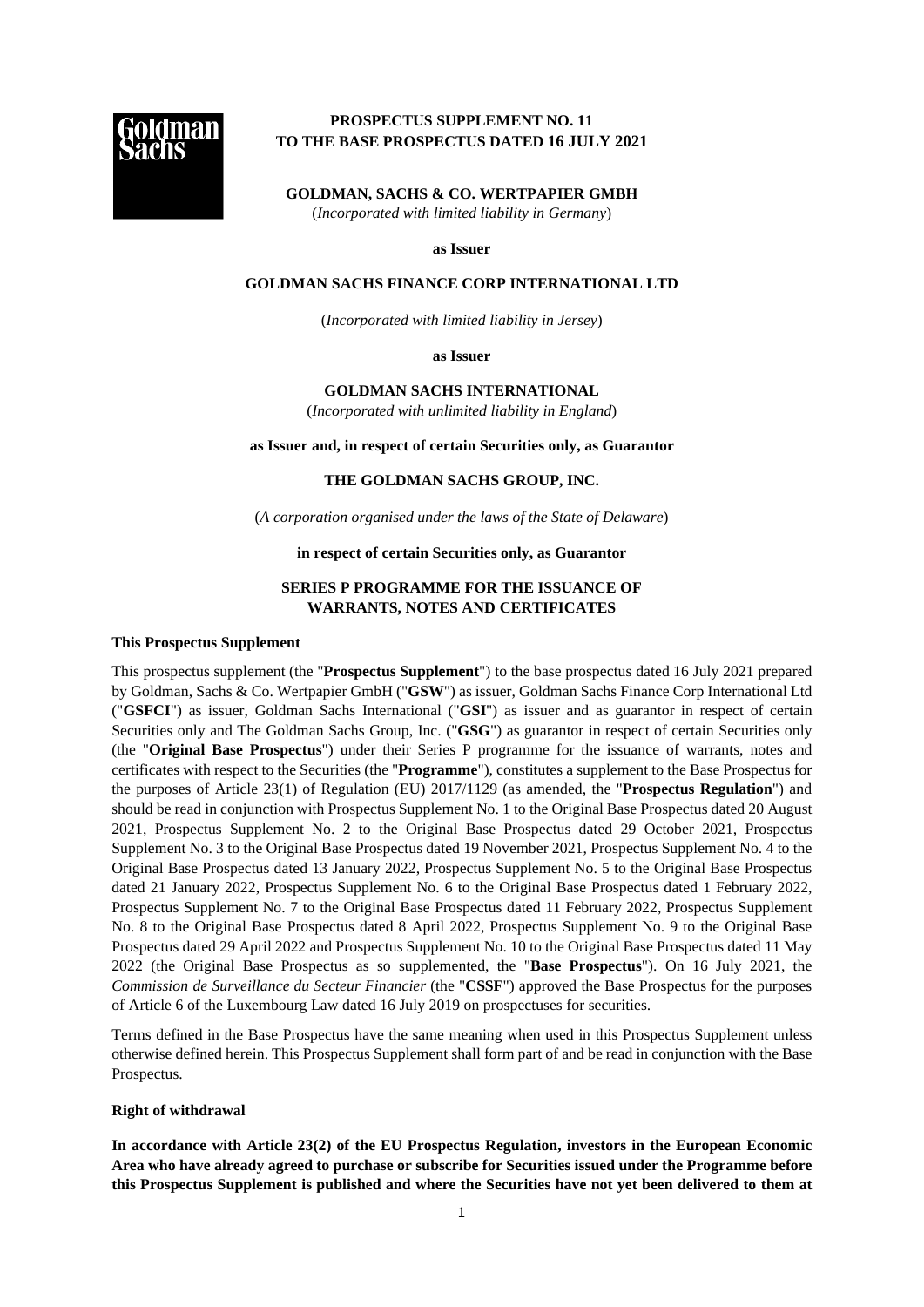**the time when the significant new factor, material mistake or material inaccuracy to which this Prospectus Supplement relates, arose or was noted have the right, exercisable until 2 June 2022, which is three working days after the publication of this Prospectus Supplement, to withdraw their acceptances. Investors may contact the relevant Authorised Offeror(s) (as set out in the Final Terms of the relevant Securities) should they wish to exercise such right of withdrawal.** 

## **Responsibility**

Each of GSI, GSW, GSFCI and GSG accepts responsibility for the information given in this Prospectus Supplement and confirms that, having taken all reasonable care to ensure that such is the case, the information contained in this Prospectus Supplement is, to the best of their knowledge, in accordance with the facts and does not omit anything likely to affect its import.

## **Purpose of this Prospectus Supplement**

The purpose of this Prospectus Supplement is to (a) incorporate by reference GSI's 2022 First Quarter Financial Report (as defined below), (b) incorporate by reference GSFCI's 2021 Annual Report (as defined below), (c) incorporate by reference GSG's 2022 First Quarter Form 10-Q (as defined below), (d) incorporate by reference GSG's 14 April 2022 Form 8-K (as defined below) and (e) make certain changes to the information in the "Documents Incorporated by Reference", "Goldman Sachs International", "Goldman Sachs Finance Corp International Ltd" and "General Information" sections of the Base Prospectus.

This Prospectus Supplement and the documents incorporated by reference into this Prospectus Supplement will be available on the website of the Luxembourg Stock Exchange a[t www.bourse.lu.](http://www.bourse.lu/)

#### **Information being supplemented**

#### *Incorporation by reference*

This Prospectus Supplement supplements the Base Prospectus by incorporating by reference:

- (a) the Unaudited Quarterly Financial Report of GSI for the period ended 31 March 2022 ("**GSI's 2022 First Quarter Financial Report**"), containing, in Part II, the Unaudited Financial Statements of GSI for the period ended 31 March 2022 ("**GSI's 2022 First Quarter Financial Statements**");
- (b) the Annual Report for the fiscal year ended 31 December 2021 of GSFCI ("**GSFCI's 2021 Annual Report**"), which includes the management report and the audited financial statements of GSFCI for the period ended 31 December 2021 ("**GSFCI's 2021 Financial Statements**"); and
- (c) the Quarterly Report on Form 10-Q for the first fiscal quarter ended 31 March 2022 of GSG ("**GSG's 2022 First Quarter Form 10-Q**"), as filed with the U.S. Securities and Exchange Commission ("**SEC**") on 29 April 2022; and
- (d) the Current Report on Form 8-K dated 14 April 2022 of The Goldman Sachs Group, Inc. ("**GSG's 14 April 2022 Form 8-K**"), as filed with the SEC on 14 April 2022.

Copies of GSI's 2022 First Quarter Financial Report, GSFCI's 2021 Annual Report, GSG's 2022 First Quarter Form 10-Q and GSG's 14 April 2022 Form 8-K have been filed with the CSSF in its capacity as competent authority under the Luxembourg Law.

GSI's 2022 First Quarter Financial Report, GSFCI's 2021 Annual Report, GSG's 2022 First Quarter Form 10-Q and GSG's 14 April 2022 Form 8-K are incorporated by reference into, and forms part of, this Prospectus Supplement, and the information contained in this Prospectus Supplement, GSI's 2022 First Quarter Financial Report, GSFCI's 2021 Annual Report, GSG's 2022 First Quarter Form 10-Q and GSG's 14 April 2022 Form 8-K shall be deemed to update and, where applicable, supersede any information contained in the Base Prospectus, or any documents incorporated by reference therein.

## **Amendments and updates to certain information in the Base Prospectus**

The Base Prospectus, as supplemented prior to this Prospectus Supplement, is amended and supplemented as follows: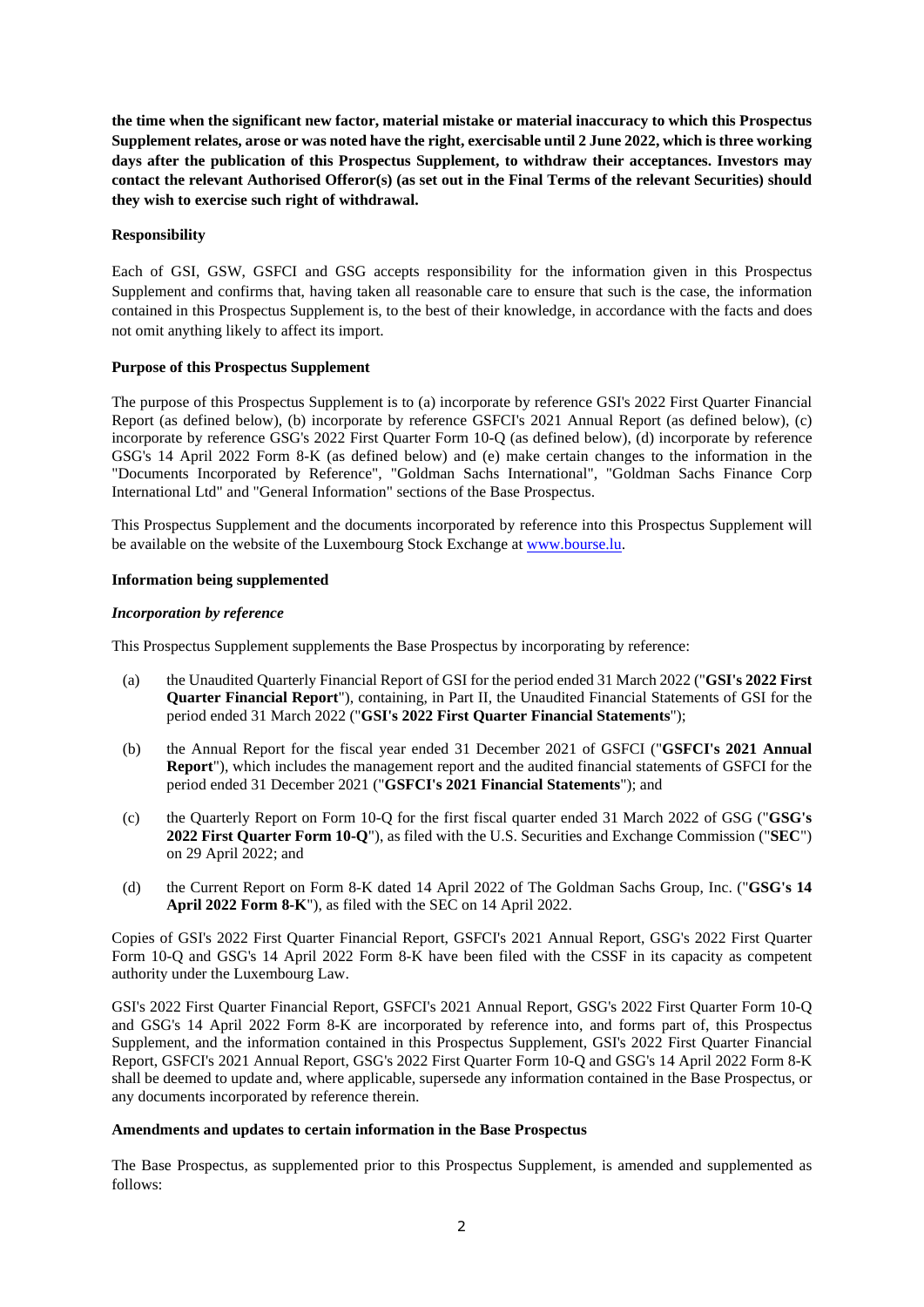## **1. Amendments to the section entitled "Documents Incorporated by Reference"**

The information in the section entitled "*Documents Incorporated by Reference*" is amended and supplemented by:

(a) deleting sub-section 1 entitled "*The Goldman Sachs International*" on pages 121 to 122 of the Original Base Prospectus in its entirety and replacing it with the following:

#### "1. **The Goldman Sachs International**

GSI files documents and information with the *Commission de Surveillance du Secteur Financier* (the "**CSSF**"). The following documents, which GSI has filed with the CSSF, are hereby incorporated by reference into this Base Prospectus:

- (a) The Unaudited Quarterly Financial Report of GSI for the period ended 31 March 2022 ("**GSI's 2022 First Quarter Financial Report**"), containing, in Part II, the Unaudited Financial Statements of GSI for the period ended 31 March 2022 ("**GSI's 2022 First Quarter Financial Statements**") (accessible o[n https://www.goldmansachs.com/investor](https://www.goldmansachs.com/investor-relations/financials/subsidiary-financial-info/gsi/2022/03-31-22-financial-information.pdf)[relations/financials/subsidiary-financial-info/gsi/2022/03-31-22-financial](https://www.goldmansachs.com/investor-relations/financials/subsidiary-financial-info/gsi/2022/03-31-22-financial-information.pdf)[information.pdf\)](https://www.goldmansachs.com/investor-relations/financials/subsidiary-financial-info/gsi/2022/03-31-22-financial-information.pdf);
- (b) The Annual Report for the period ended 31 December 2021 of GSI ("**GSI's 2021 Annual Report**"), containing, in Part II, the Directors' Report and Audited Financial Statements of GSI for the period ended 31 December 2021 ("**GSI's 2021 Financial Statements**") (accessible on [https://www.goldmansachs.com/investor-relations/financials/subsidiary](https://www.goldmansachs.com/investor-relations/financials/subsidiary-financial-info/gsi/2021/12-31-21-financial-statements.pdf)[financial-info/gsi/2021/12-31-21-financial-statements.pdf\)](https://www.goldmansachs.com/investor-relations/financials/subsidiary-financial-info/gsi/2021/12-31-21-financial-statements.pdf);
- (c) The Unaudited Quarterly Financial Report of GSI for the period ended 30 September 2021 ("**GSI's 2021 Third Quarter Financial Report**"), containing, in Part II, the Unaudited Financial Statements of GSI for the period ended 30 September 2021 ("**GSI's 2021 Third Quarter Financial Statements**") (accessible o[n https://www.goldmansachs.com/investor](https://www.goldmansachs.com/investor-relations/financials/subsidiary-financial-info/gsi/2021/09-30-2021-financial-information.pdf)[relations/financials/subsidiary-financial-info/gsi/2021/09-30-2021-financial](https://www.goldmansachs.com/investor-relations/financials/subsidiary-financial-info/gsi/2021/09-30-2021-financial-information.pdf)[information.pdf\)](https://www.goldmansachs.com/investor-relations/financials/subsidiary-financial-info/gsi/2021/09-30-2021-financial-information.pdf);
- (d) The Unaudited Quarterly Financial Report of GSI for the period ended 30 June 2021 ("**GSI's 2021 Second Quarter Financial Report**"), containing, in Part II, the Unaudited Financial Statements of GSI for the period ended 30 June 2021 ("**GSI's 2021 Second Quarter Financial Statements**") (accessible o[n https://www.goldmansachs.com/investor](https://www.goldmansachs.com/investor-relations/financials/subsidiary-financial-info/gsi/2021/06-30-2021-financial-statements.pdf)[relations/financials/subsidiary-financial-info/gsi/2021/06-30-2021-financial](https://www.goldmansachs.com/investor-relations/financials/subsidiary-financial-info/gsi/2021/06-30-2021-financial-statements.pdf)[statements.pdf\)](https://www.goldmansachs.com/investor-relations/financials/subsidiary-financial-info/gsi/2021/06-30-2021-financial-statements.pdf):
- (e) The Unaudited Quarterly Financial Report of GSI for the period ended 31 March 2021 ("**GSI's 2021 First Quarter Financial Report**"), containing, in Part II, the Unaudited Financial Statements of GSI for the period ended 31 March 2021 ("**GSI's 2021 First Quarter Financial Statements**") (accessible o[n https://www.goldmansachs.com/investor](https://www.goldmansachs.com/investor-relations/financials/subsidiary-financial-info/gsi/2021/03-31-21-financial-information.pdf)[relations/financials/subsidiary-financial-info/gsi/2021/03-31-21-financial](https://www.goldmansachs.com/investor-relations/financials/subsidiary-financial-info/gsi/2021/03-31-21-financial-information.pdf)[information.pdf\)](https://www.goldmansachs.com/investor-relations/financials/subsidiary-financial-info/gsi/2021/03-31-21-financial-information.pdf);
- (f) The Annual Report for the period ended 31 December 2020 of GSI ("**GSI's 2020 Annual Report**"), containing, in Part II, the Directors' Report and Audited Financial Statements of GSI for the period ended 31 December 2020 ("**GSI's 2020 Financial Statements**") (accessible on [https://www.goldmansachs.com/investor](https://www.goldmansachs.com/investor-relations/financials/current/subsidiary-financial-info/gsi/12-31-20-financial-statements.pdf)[relations/financials/current/subsidiary-financial-info/gsi/12-31-20-financial](https://www.goldmansachs.com/investor-relations/financials/current/subsidiary-financial-info/gsi/12-31-20-financial-statements.pdf)[statements.pdf\)](https://www.goldmansachs.com/investor-relations/financials/current/subsidiary-financial-info/gsi/12-31-20-financial-statements.pdf); and
- (g) The Annual Report for the fiscal ended 30 November 2019 of GSI ("**GSI's 2019 Annual Report**"), containing, in Part II, the Directors' Report and Audited Financial Statements of GSI for the period ended 30 November 2019 ("**GSI's 2019 Financial Statements**") (accessible on [https://www.goldmansachs.com/investor-relations/redirects/gsi-11-30-19](https://www.goldmansachs.com/investor-relations/redirects/gsi-11-30-19-financial-statements) [financial-statements\)](https://www.goldmansachs.com/investor-relations/redirects/gsi-11-30-19-financial-statements).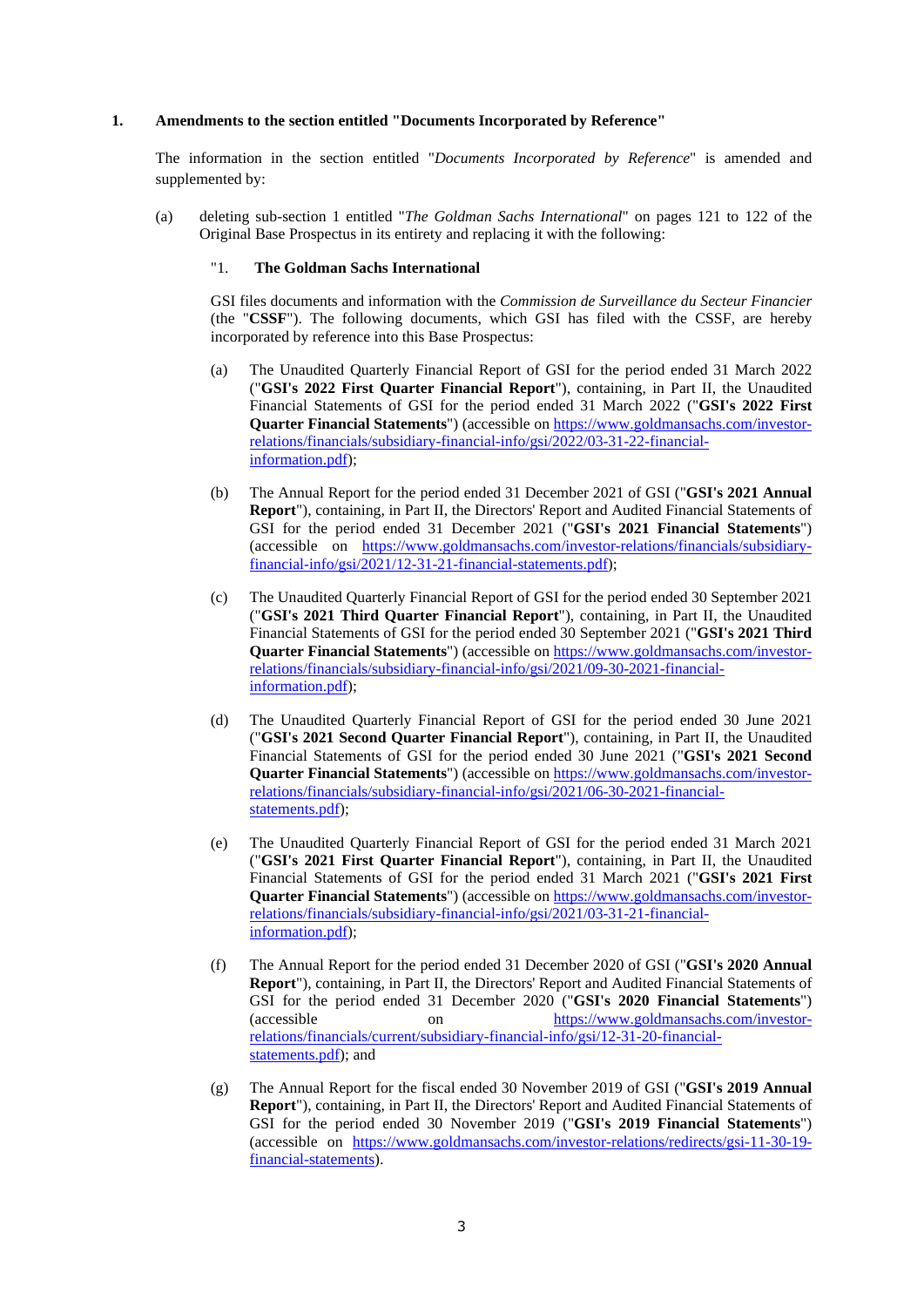#### **Cross-Reference List**

| <b>GSI's 2022</b><br><b>First</b>                        |                                                     |                                              |                                              |
|----------------------------------------------------------|-----------------------------------------------------|----------------------------------------------|----------------------------------------------|
| <b>GSI Information in the Fiscal</b><br><b>Statement</b> | <b>Ouarter</b><br><b>Financial</b><br><b>Report</b> | <b>GSI's 2021</b><br>Annual<br><b>Report</b> | <b>GSI's 2020</b><br>Annual<br><b>Report</b> |
| Management Report / Strategic Report                     | pp. 1-3                                             | pp. 2-30                                     | pp. 2-47                                     |
| Report of the Directors                                  | N/A                                                 | pp. 31-49                                    | pp. 48-54                                    |
| <b>Balance Sheet</b>                                     | p. 5                                                | p. 47                                        | p. 63                                        |
| Profit and Loss Account / Income<br>Statement            | p. 4                                                | p. 46                                        | p. 62                                        |
| <b>Statement of Cash Flows</b>                           | N/A                                                 | p. 49                                        | p. 65                                        |
| Notes to the Financial Statements                        | pp. 6-11                                            | pp. 50-90                                    | pp. 66-112                                   |
| <b>Independent Auditors' Report</b>                      | N/A                                                 | p. 38-45                                     | p. 55                                        |

Any information included in the documents incorporated by reference that is not included in the cross reference list is not incorporated by reference and is therefore not relevant to an investor (meaning that it is not necessary information to be included in this Base Prospectus pursuant to Article 6(1) of the EU Prospectus Regulation and is not otherwise required to be included under the relevant schedules of Commission Delegated Regulation (EU) 2019/980 supplementing Regulation (EU) 2017/1129 of the European Parliament and of the Council and repealing Commission (EC) No 809/2004, (as amended, the "**PR Regulation**")."; and

(b) deleting sub-section 3 entitled "*Goldman Sachs Finance Corp International Ltd*" on page 123 of the Original Base Prospectus and replacing it with the following:

## **"3. Goldman Sachs Finance Corp International Ltd**

The following documents, which have previously been published and have been filed with the CSSF, shall be deemed to be incorporated by reference into, and to form part of, this Base Prospectus:

- (a) The Annual Report for the fiscal year ended 31 December 2021 of GSFCI ("**GSFCI's 2021 Annual Report**"), which includes the management report and the audited financial statements of GSFCI for the period ended 31 December 2021 ("**GSFCI's 2021 Financial Statements**") (accessible on [https://www.goldmansachs.com/investor](https://www.goldmansachs.com/investor-relations/financials/subsidiary-financial-info/gsfci/2021/gsfci-31-dec-2021-financial-statements.pdf)[relations/financials/subsidiary-financial-info/gsfci/2021/gsfci-31-dec-2021-financial](https://www.goldmansachs.com/investor-relations/financials/subsidiary-financial-info/gsfci/2021/gsfci-31-dec-2021-financial-statements.pdf)[statements.pdf\)](https://www.goldmansachs.com/investor-relations/financials/subsidiary-financial-info/gsfci/2021/gsfci-31-dec-2021-financial-statements.pdf);
- (b) The unaudited half yearly financial statements and interim management report for the period ended 30 June 2021 ("**GSFCI's 2021 Interim Financial Statements**") (accessible on [https://www.goldmansachs.com/investor-relations/financials/subsidiary-financial](https://www.goldmansachs.com/investor-relations/financials/subsidiary-financial-info/gsfci/2021/gsfci-30-june-2021-financial-statements.pdf)[info/gsfci/2021/gsfci-30-june-2021-financial-statements.pdf\)](https://www.goldmansachs.com/investor-relations/financials/subsidiary-financial-info/gsfci/2021/gsfci-30-june-2021-financial-statements.pdf);
- (c) The Annual Report for the fiscal year ended 31 December 2020 of GSFCI ("**GSFCI's 2020 Annual Report**"), which includes the management report and the audited financial statements of GSFCI for the period ended 31 December 2020 ("**GSFCI's 2020 Financial Statements**") (accessible on [https://www.goldmansachs.com/investor](https://www.goldmansachs.com/investor-relations/financials/current/subsidiary-financial-info/gsfci/gsfci-31-dec-2020-financial-statements.pdf)[relations/financials/current/subsidiary-financial-info/gsfci/gsfci-31-dec-2020-financial](https://www.goldmansachs.com/investor-relations/financials/current/subsidiary-financial-info/gsfci/gsfci-31-dec-2020-financial-statements.pdf)[statements.pdf\)](https://www.goldmansachs.com/investor-relations/financials/current/subsidiary-financial-info/gsfci/gsfci-31-dec-2020-financial-statements.pdf); and
- (d) The Annual Report for the fiscal year ended 31 December 2019 of GSFCI ("**GSFCI's 2019 Annual Report**"), which includes the management report and the audited financial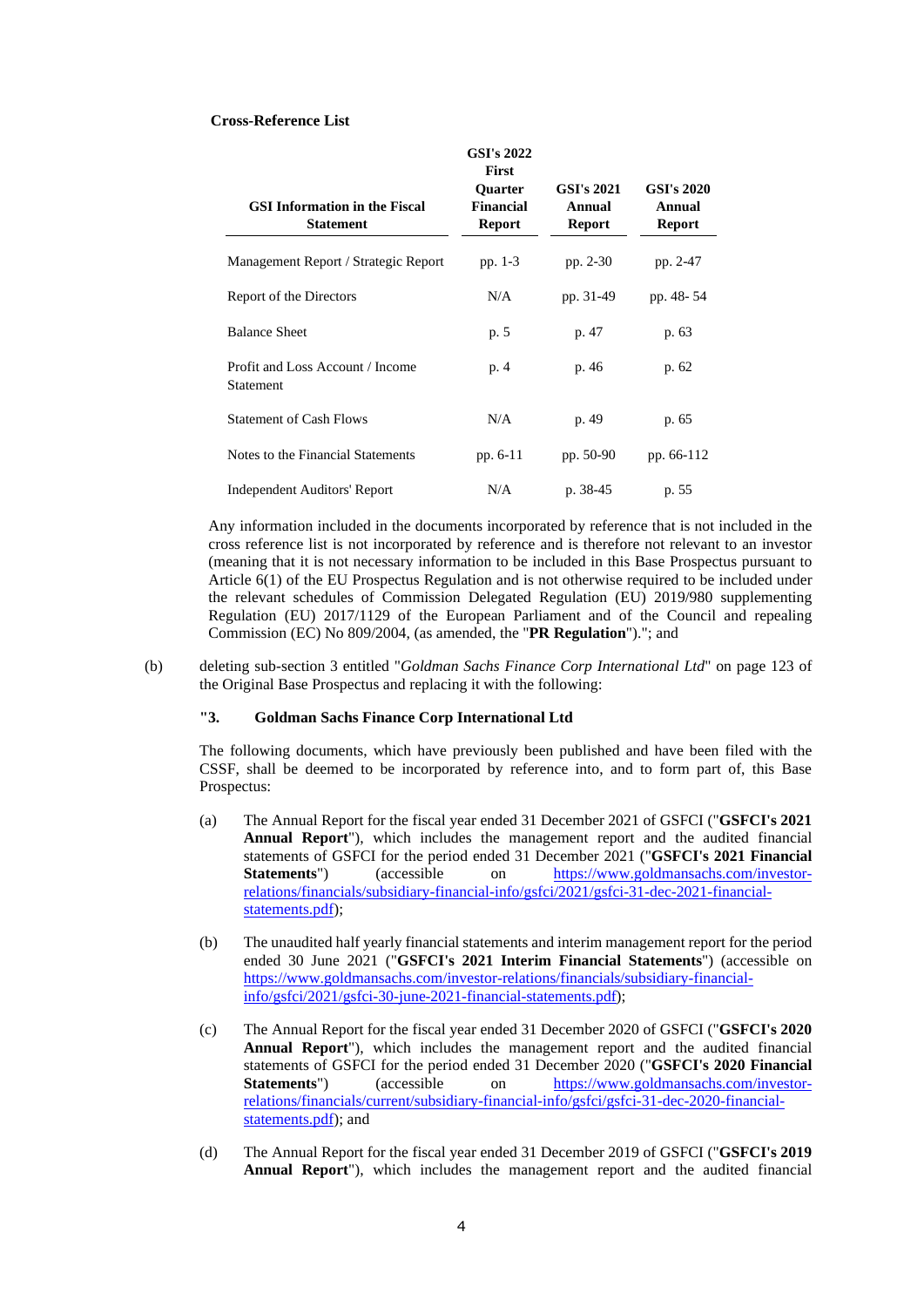statements of GSFCI for the period ended 31 December 2019 ("**GSFCI's 2019 Financial Statements**") (accessible on [https://www.goldmansachs.com/investor](https://www.goldmansachs.com/investor-relations/redirects/gsfci-31-december-2019-financial-statements)[relations/redirects/gsfci-31-december-2019-financial-statements\)](https://www.goldmansachs.com/investor-relations/redirects/gsfci-31-december-2019-financial-statements).

#### **Cross-Reference List**

| <b>GSFCI's</b><br><b>Information</b> in<br>the Financial<br><b>Statements</b> | <b>GSFCI's 2021</b><br><b>Annual Report</b> | <b>GSFCI's 2021</b><br><b>Interim</b><br><b>Financial</b><br><b>Statements</b> | <b>GSFCI's 2020</b><br><b>Annual Report</b> |
|-------------------------------------------------------------------------------|---------------------------------------------|--------------------------------------------------------------------------------|---------------------------------------------|
| Management<br>Report                                                          | pp. 2-5                                     | pp. 2-3                                                                        | pp. 2-4                                     |
| Profit and Loss<br>Account                                                    | p. 13                                       | p. 4                                                                           | p. 13                                       |
| <b>Balance Sheet</b>                                                          | p. 14                                       | p. 5                                                                           | p. 14                                       |
| Statement of<br>Changes in Equity                                             | p. 15                                       | p. 6                                                                           | p. 15                                       |
| <b>Statement of Cash</b><br>p. 15<br>Flows                                    |                                             | p. 6                                                                           | p. 15                                       |
| Notes to the<br>Financial<br>Statements                                       | p. 16-32                                    | pp. 7-13                                                                       | p. 16-34                                    |
| Independent<br><b>Auditors' Report</b>                                        | p. 7                                        | N/A                                                                            | p. 6                                        |

| Information required by the PR regulation                                                 | Document/Location                    |
|-------------------------------------------------------------------------------------------|--------------------------------------|
| <i>Expected financing of GSFCI's activities</i><br>(Annex 6, Item 4, Item 4.1.8 of the PR | GSFCI's 2021 Annual Report (pp. 2-3) |
| <i>Regulation</i> )                                                                       |                                      |

Any information included in the documents incorporated by reference that is not included in the cross-reference list is not incorporated by reference and is therefore not relevant to an investor (meaning that it is not necessary information to be included in the Base Prospectus pursuant to Article 6(1) of the EU Prospectus Regulation and is not otherwise required to be included under the relevant schedules of the EU PR Regulation)."; and

(c) deleting sub-section 4 entitled "*The Goldman Sachs Group, Inc.*" on pages 123 to 126 of the Original Base Prospectus in its entirety and replacing it with the following:

# "**4**. **The Goldman Sachs Group, Inc.**

GSG files documents and information with the SEC. The following documents, which have previously been published and filed with the SEC, shall be deemed to be incorporated by reference in, and to form part of, this Base Prospectus:

(a) The Quarterly Report on Form 10-Q for the first fiscal quarter ended 31 March 2022 of the Goldman Sachs Group, Inc. ("**GSG's 2022 First Quarter Form 10-Q**"), as filed with the SEC on 29 April 2022 (accessible on [https://www.goldmansachs.com/investor](https://www.goldmansachs.com/investor-relations/financials/10q/2022/first-quarter-2022-10-q.pdf)[relations/financials/10q/2022/first-quarter-2022-10-q.pdf\)](https://www.goldmansachs.com/investor-relations/financials/10q/2022/first-quarter-2022-10-q.pdf);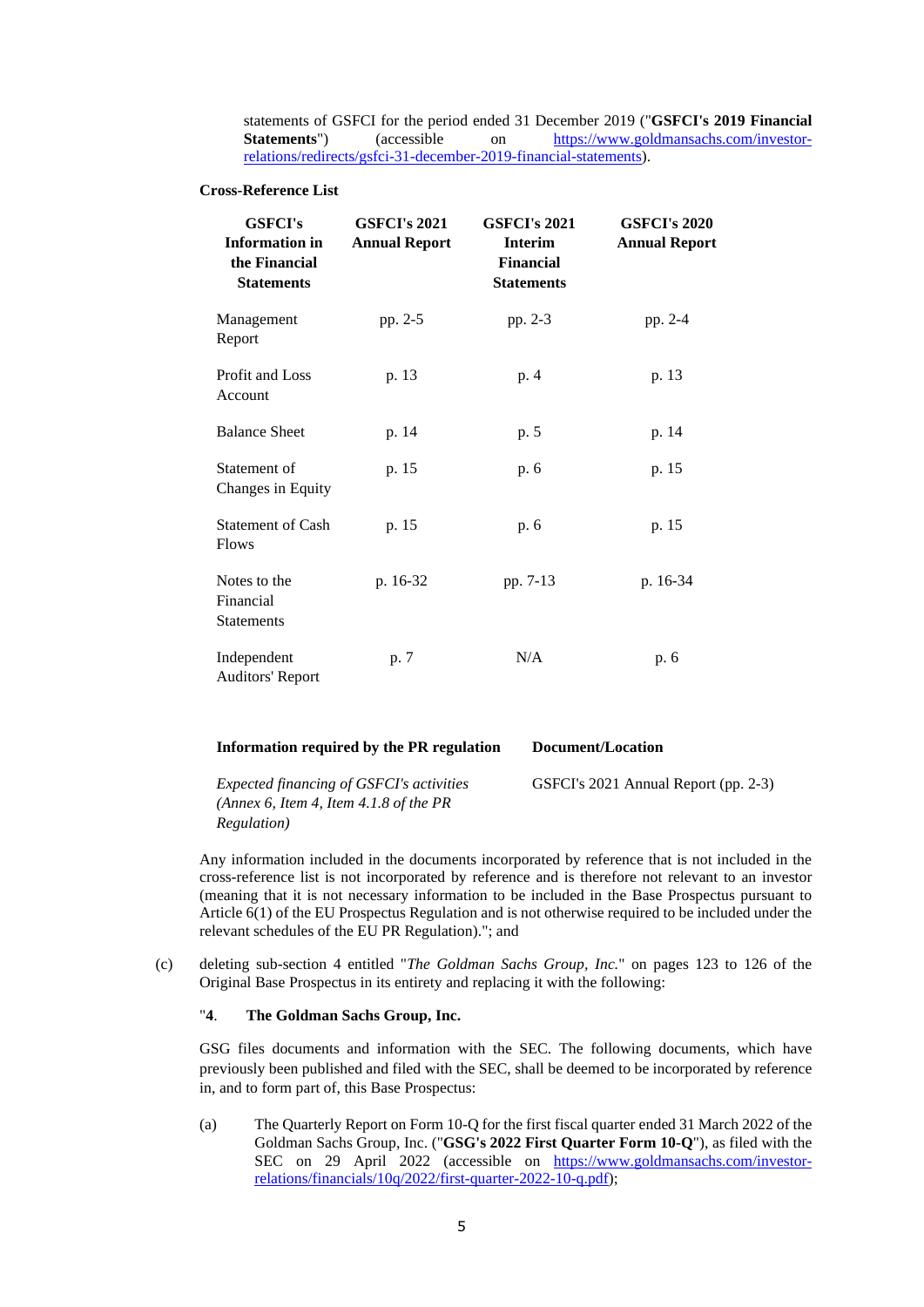- (b) The Current Report on Form 8-K dated 14 April 2022 of The Goldman Sachs Group, Inc. ("**GSG's 14 April 2022 Form 8-K**"), including Exhibit 99.1 ("**Exhibit 99.1 to GSG's 14 April 2022 Form 8-K**") as filed with the SEC on 14 April 2022 (accessible on [https://www.goldmansachs.com/investor-relations/financials/8k/2022/8k-04-14-22.pdf\)](https://www.goldmansachs.com/investor-relations/financials/8k/2022/8k-04-14-22.pdf);
- (c) The Proxy Statement relating to GSG's 2022 Annual Meeting of Shareholders on 28 April 2022 ("**GSG's 2022 Proxy Statement**"), as filed with the SEC on 18 March 2022 (accessible on website [https://www.goldmansachs.com/investor-relations/financials/proxy](https://www.goldmansachs.com/investor-relations/financials/proxy-statements/2022/2022-proxy-statement-pdf.pdf)[statements/2022/2022-proxy-statement-pdf.pdf\)](https://www.goldmansachs.com/investor-relations/financials/proxy-statements/2022/2022-proxy-statement-pdf.pdf);
- (d) The Annual Report on Form 10-K for the fiscal year ended 31 December 2021 of The Goldman Sachs Group, Inc. ("**GSG's 2021 Form 10-K**"), containing financial statements relating to the fiscal years ended 31 December 2021, 31 December 2020 and 31 December 2019, including Exhibit 21.1, as filed with the U.S. Securities and Exchange Commission on 24 February 2022 (accessible on website [https://www.goldmansachs.com/investor](https://www.goldmansachs.com/investor-relations/financials/10k/2021/2021-10-k.pdf)[relations/financials/10k/2021/2021-10-k.pdf\)](https://www.goldmansachs.com/investor-relations/financials/10k/2021/2021-10-k.pdf);
- (e) The Current Report on Form 8-K dated 18 January 2022 of The Goldman Sachs Group, Inc. ("**GSG's 18 January 2022 Form 8-K**"), including Exhibit 99.1 ("**Exhibit 99.1 to GSG's 18 January 2022 Form 8-K**") as filed with the SEC on 18 January 2022 (accessible on [https://www.goldmansachs.com/investor-relations/financials/8k/2022/8k-01-18-22.pdf\)](https://www.goldmansachs.com/investor-relations/financials/8k/2022/8k-01-18-22.pdf);
- (f) The Quarterly Report on Form 10-Q for the third fiscal quarter ended 30 September 2021 of The Goldman Sachs Group, Inc. ("**GSG's 2021 Third Quarter Form 10-Q**"), as filed with the SEC on 29 October 2021 (accessible on [https://www.goldmansachs.com/investor](https://www.goldmansachs.com/investor-relations/financials/10q/2021/third-quarter-2021-10-q.pdf)[relations/financials/10q/2021/third-quarter-2021-10-q.pdf\)](https://www.goldmansachs.com/investor-relations/financials/10q/2021/third-quarter-2021-10-q.pdf);
- (g) The Current Report on Form 8-K dated 15 October 2021 of The Goldman Sachs Group Inc. ("**GSG's 15 October 2021 Form 8-K**") including Exhibit 99.1 ("**Exhibit 99.1 to GSG's 15 October 2021 Form 8-K**") as filed with the SEC on 15 October 2021 (accessible on [https://www.goldmansachs.com/investor-relations/financials/8k/2021/8k-10-15-21.pdf\)](https://www.goldmansachs.com/investor-relations/financials/8k/2021/8k-10-15-21.pdf);
- (h) The Quarterly Report on Form 10-Q for the second fiscal quarter ended 30 June 2021 of the Goldman Sachs Group, Inc. ("**GSG's 2021 Second Quarter Form 10-Q**"), as filed with the SEC on 3 August 2021 (accessible on [https://www.goldmansachs.com/investor](https://www.goldmansachs.com/investor-relations/financials/10q/2021/second-quarter-2021-10-q.pdf)[relations/financials/10q/2021/second-quarter-2021-10-q.pdf\)](https://www.goldmansachs.com/investor-relations/financials/10q/2021/second-quarter-2021-10-q.pdf);
- (i) The Current Report on Form 8-K dated 13 July 2021 for the second fiscal quarter ended 30 June 2021 of The Goldman Sachs Group Inc. ("**GSG's 13 July 2021 Form 8-K**") including Exhibit 99.1 ("**Exhibit 99.1 to GSG's 13 July 2021 Form 8-K**") as filed with the SEC on 13 July 2021 (accessible on [https://www.goldmansachs.com/investor](https://www.goldmansachs.com/investor-relations/financials/8k/2021/8k-07-13-21.pdf)[relations/financials/8k/2021/8k-07-13-21.pdf\)](https://www.goldmansachs.com/investor-relations/financials/8k/2021/8k-07-13-21.pdf);
- (j) The Quarterly Report on Form 10-Q for the first fiscal quarter ended 31 March 2021 of the Goldman Sachs Group, Inc. ("**GSG's 2021 First Quarter Form 10-Q**"), as filed with the SEC on 3 May 2021 (accessible on [https://www.goldmansachs.com/investor](https://www.goldmansachs.com/investor-relations/financials/10q/2021/first-quarter-2021-10-q.pdf)[relations/financials/10q/2021/first-quarter-2021-10-q.pdf\)](https://www.goldmansachs.com/investor-relations/financials/10q/2021/first-quarter-2021-10-q.pdf);
- (k) The Current Report on Form 8-K dated 14 April 2021 for the first fiscal quarter ended 31 March 2021 of The Goldman Sachs Group Inc. ("**GSG's 14 April 2021 Form 8-K**") including Exhibit 99.1 ("**Exhibit 99.1 to GSG's 14 April 2021 Form 8-K**") as filed with the SEC on 14 April 2021 (accessible on [https://www.goldmansachs.com/investor](https://www.goldmansachs.com/investor-relations/financials/8k/2021/8k-04-14-21.pdf)[relations/financials/8k/2021/8k-04-14-21.pdf\)](https://www.goldmansachs.com/investor-relations/financials/8k/2021/8k-04-14-21.pdf);
- (l) The Proxy Statement relating to GSG's 2021 Annual Meeting of Shareholders on 29 April 2021 ("**GSG's 2021 Proxy Statement**"), as filed with the SEC on 19 March 2020 (accessible on [https://www.goldmansachs.com/investor-relations/financials/current/proxy](https://www.goldmansachs.com/investor-relations/financials/current/proxy-statements/2021-proxy-statement-pdf.pdf)[statements/2021-proxy-statement-pdf.pdf\)](https://www.goldmansachs.com/investor-relations/financials/current/proxy-statements/2021-proxy-statement-pdf.pdf);
- (m) The Annual Report on Form 10-K for the fiscal year ended 31 December 2020 of The Goldman Sachs Group, Inc. ("**GSG's 2020 Form 10-K**"), containing financial statements relating to the fiscal years ended 31 December 2020, 31 December 2019 and 31 December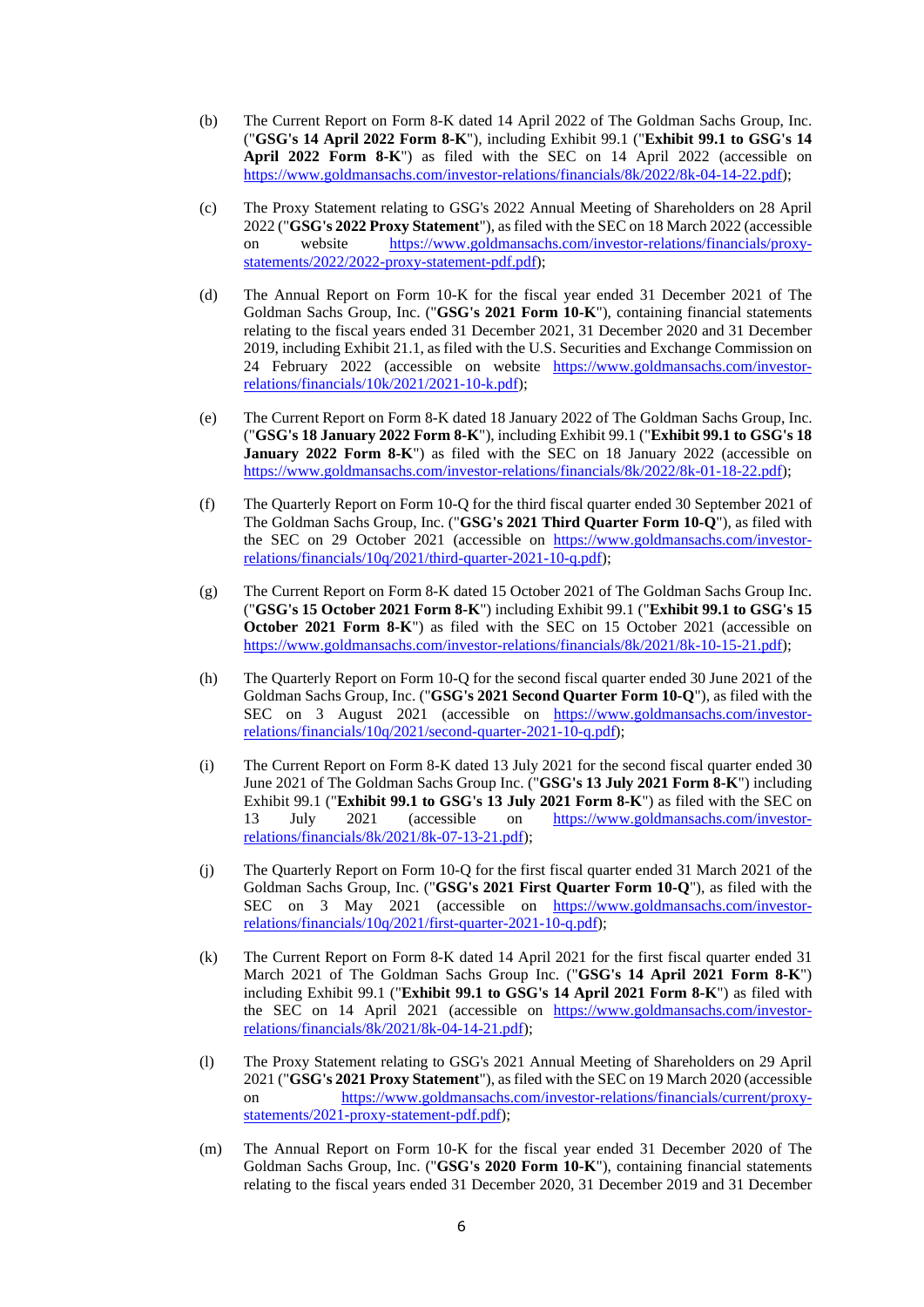2018, including Exhibit 21.1, as filed with the U.S. Securities and Exchange Commission on 19 February 2021 (accessible on [https://www.goldmansachs.com/investor](https://www.goldmansachs.com/investor-relations/financials/current/10k/2020-10-k.pdf)[relations/financials/current/10k/2020-10-k.pdf\)](https://www.goldmansachs.com/investor-relations/financials/current/10k/2020-10-k.pdf); and

(n) The Annual Report on Form 10-K for the fiscal year ended 31 December 2019 of The Goldman Sachs Group, Inc. ("**GSG's 2019 Form 10-K**"), containing financial statements relating to the fiscal years ended 31 December 2019 and 31 December 2018, including Exhibit 21.1, as filed with the SEC on 21 February 2020; (accessible on [https://www.goldmansachs.com/investor-relations/redirects/2019-10K\)](https://www.goldmansachs.com/investor-relations/redirects/2019-10K).

The following table indicates where information required by the PR Regulation is to be disclosed in, and incorporated by reference into, this Base Prospectus can be found in the documents referred to above:

| <b>Information</b><br>required<br><b>PR</b><br>by<br>the<br><b>Regulation</b>                                                                                            | <b>Document/Location</b>                                                                     |
|--------------------------------------------------------------------------------------------------------------------------------------------------------------------------|----------------------------------------------------------------------------------------------|
| Risk factors relating to GSG (Annex 6,<br>Section 3, Item 3.1 of the PR Regulation)                                                                                      | GSG's 2021 Form 10-K (pp. 29-55 in the Annual<br>Report, equivalent to pp. 32-58 in the PDF) |
| <b>Information about GSG</b>                                                                                                                                             |                                                                                              |
| History and development of the company<br>(Annex 6, Section 4, Item 4.1 of the PR<br>Regulation)                                                                         | GSG's 2021 Form 10-K (p. 1)                                                                  |
| Information on the material changes in GSG's<br>borrowing or funding structure since the last<br>financial year (Annex 6, Section 4, Item 4.1.7<br>of the PR Regulation) | GSG's 2021 Form 10-K (pp. 79-82, 121-124, 176-<br>179)                                       |
| Description of the expected financing of<br>GSG's activities (Annex 6, Item 4, Item 4.1.8)<br>of the PR Regulation)                                                      | GSG's 2021 Form 10-K (pp. 79-82)                                                             |
| <b>Business overview</b>                                                                                                                                                 |                                                                                              |
| GSG's principal activities (Annex 6, Section<br>5, Item 5.1 of the PR Regulation)                                                                                        | GSG's 2021 Form 10-K (pp. 1-5, 125)                                                          |
| GSG's principal markets (Annex 6, Section 5,<br>Item 5.1.1 $(c)$ of the PR Regulation)                                                                                   | GSG's 2021 Form 10-K (pp. 9-10, 57, 208)                                                     |
| Organisational Structure (Annex 6, Section 6,<br>Items 6.1 and 6.2 of the PR Regulation)                                                                                 | GSG's 2021 Form 10-K (p. 35, Exhibit 21.1)                                                   |
| Trend information (Annex 6, Section 7, Items                                                                                                                             | GSG's 2022 First Quarter Form 10-Q (pp. 98-157)                                              |
| 7.1 and 7.2 of the PR Regulation)                                                                                                                                        | GSG's 2021 Form 10-K (pp. 58-116)                                                            |
| Expected financing of GSG's activities<br>(Annex 6, Item 4, Item 4.1.8 of the PR<br>Regulation)                                                                          | GSG's 2021 Form 10-K (pp. 79-82)                                                             |
| Administrative, management and supervisory                                                                                                                               | GSG's 2022 Proxy Statement (pp. 6-31, 84-86)                                                 |
| bodies, including conflicts of interest (Annex<br>6, Section 9, Items 9.1 and 9.2 of the PR<br>Regulation)                                                               | GSG's 2021 Form 10-K (pp. 25-26)                                                             |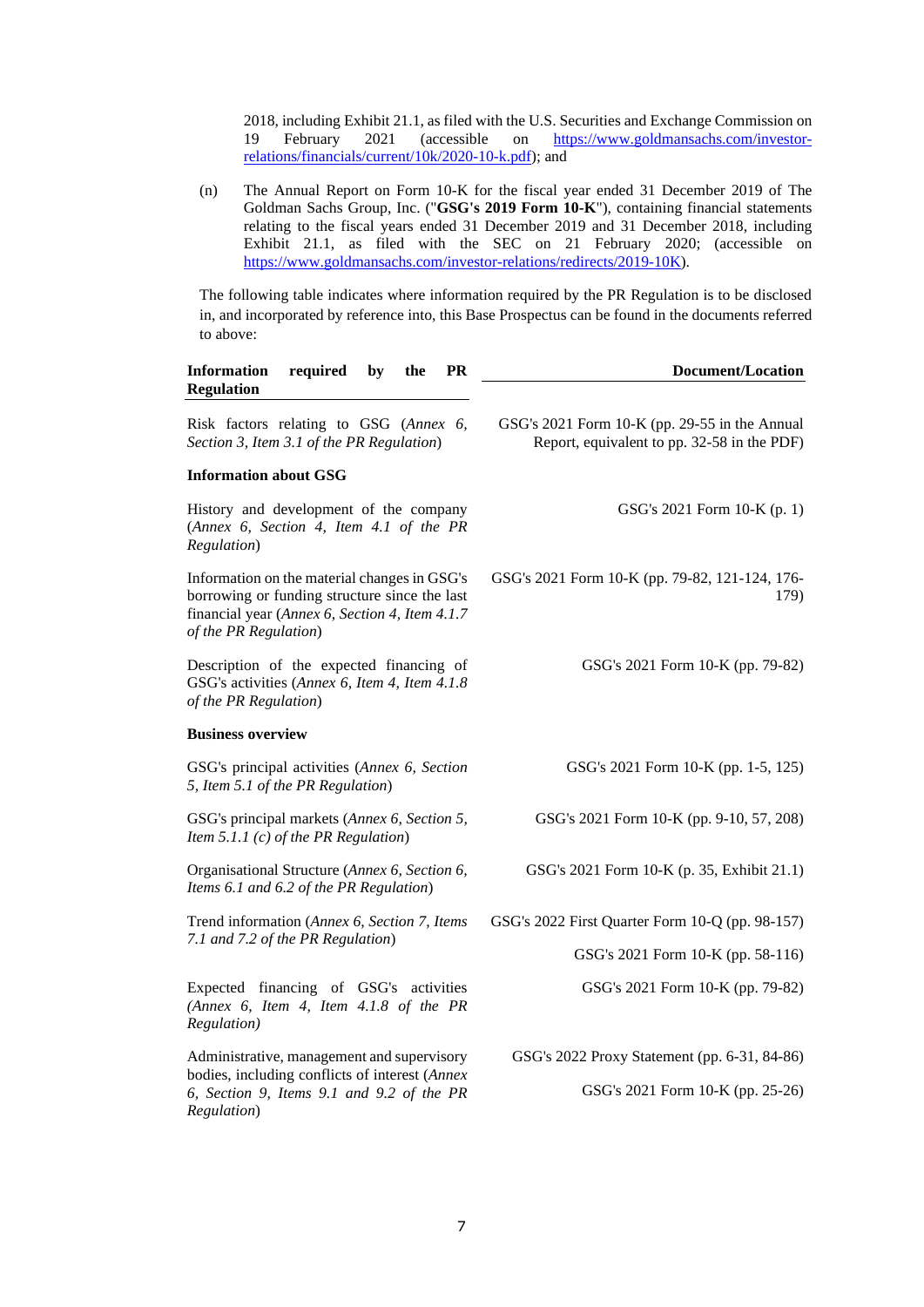| <b>Document/Location</b>                              |
|-------------------------------------------------------|
| GSG's 2022 Proxy Statement (p. 89)                    |
|                                                       |
| GSG's 2021 Form 10-K (pp. 121-226)                    |
| GSG's 2021 Form 10-K (pp. 118-120)                    |
| GSG's 2021 Form 10-K (p. 122)                         |
| GSG's 2021 Form 10-K (p. 121)                         |
| GSG's 2021 Form 10-K (p. 124)                         |
| GSG's 2021 Form 10-K (pp. 60-63, 125-226)             |
| GSG's 2022 First Quarter Form 10-Q (pp. 1-94)         |
| GSG's 2022 First Quarter Form 10-Q (p. 2)             |
| GSG's 2022 First Quarter Form 10-Q (p. 1)             |
| GSG's 2022 First Quarter Form 10-Q (p. 4)             |
| GSG's 2022 First Quarter Form 10-Q (pp. 5-94)         |
| GSG's 2021 First Quarter Form 10-Q (pp. 84-94)        |
| GSG's 2021 Form 10-K (pp. 56, 209-218)                |
|                                                       |
| GSG's 2021 First Quarter Form 10-Q (pp. 3, 68-<br>70) |
|                                                       |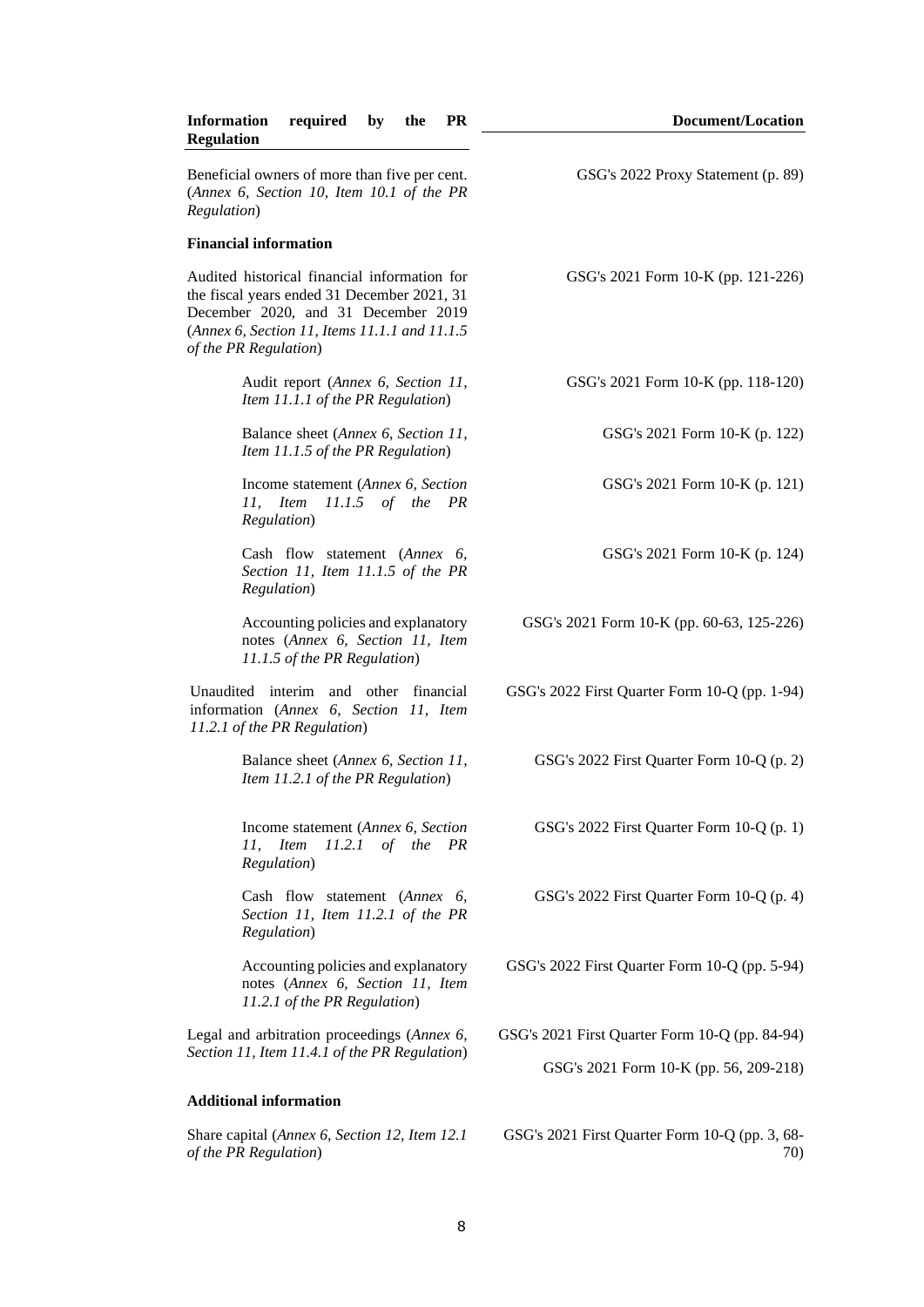| Information required by the |  | <b>PR</b> | Document/Location |
|-----------------------------|--|-----------|-------------------|
| <b>Regulation</b>           |  |           |                   |

GSG's 2021 Form 10-K (pp. 123, 189-191)

Any information included in the documents incorporated by reference that is not included in the crossreference list is not incorporated by reference and is therefore not relevant to an investor (meaning that it is not necessary information to be included in this Base Prospectus pursuant to Article 6(1) of the EU Prospectus Regulation and is not otherwise required to be included under the relevant schedules of the PR Regulation.".

#### $2.$ **Amendments to the section entitled "Goldman Sachs International"**

The information in the section entitled "*Goldman Sachs International*" is amended and supplemented by:

(a) deleting the first paragraph of sub-section entitled "*Capitalisation*" on page 1112 of the Original Base Prospectus and replacing it with the following:

"As at 31 March 2022, GSI had 598,182,053 issued ordinary shares of U.S.\$ 1.00 each. The issue of additional shares by GSI shall be at the discretion of the Directors of GSI in accordance with Article 1.6 of the Articles of Association of GSI. All of the issued shares are fully paid and are owned by Goldman Sachs Group UK Limited."; and

(b) deleting the sub-section entitled "*Selected Financial Information*" on pages 1116 to 1117 of the Original Base Prospectus and replacing it with the following:

"The selected financial information set out below has been extracted from (i) GSI's 2021 Financial Statements and GSI's 2020 Financial Statements, which have been audited by PricewaterhouseCoopers LLP and on which PricewaterhouseCoopers LLP issued an unqualified audit report and (ii) GSI's 2022 First Quarter Financial Statement, which have not been audited.

GSI's 2022 First Quarter Financial Statements, GSI's 2021 Financial Statements and GSI's 2020 Financial Statements have been prepared in accordance with International Financial Reporting Standards ("**IFRS**"). The financial information presented below should be read in conjunction with the financial statements included in such documents, the notes thereto and report thereon.

The following table shows selected key historical financial information in relation to GSI:

|                                          | As at and for the three<br>months ended<br>(unaudited) |                  | As at and for the period ended |                     |
|------------------------------------------|--------------------------------------------------------|------------------|--------------------------------|---------------------|
| <b>USD</b><br>(in<br>millions)           | 31 March<br>2022                                       | 31 March<br>2021 | 31 December 2021               | 31 December<br>2020 |
| <b>Operating Profit</b>                  | N/A                                                    | N/A              | N/A                            | N/A                 |
| Profit<br>before<br>taxation             | 1,984                                                  | 840              | 3,552                          | 3,524               |
| Profit<br>for<br>the<br>financial period | 1,435                                                  | 620              | 2,937                          | 2,755               |
|                                          | As at (unaudited)                                      |                  | As at                          |                     |
| USD<br>(in<br>millions)                  | 31 March 2022                                          |                  | 31 December 2021               | 31 December<br>2020 |
| <b>Fixed Assets</b>                      | N/A                                                    |                  | 567 <sup>1</sup>               | 507 <sup>1</sup>    |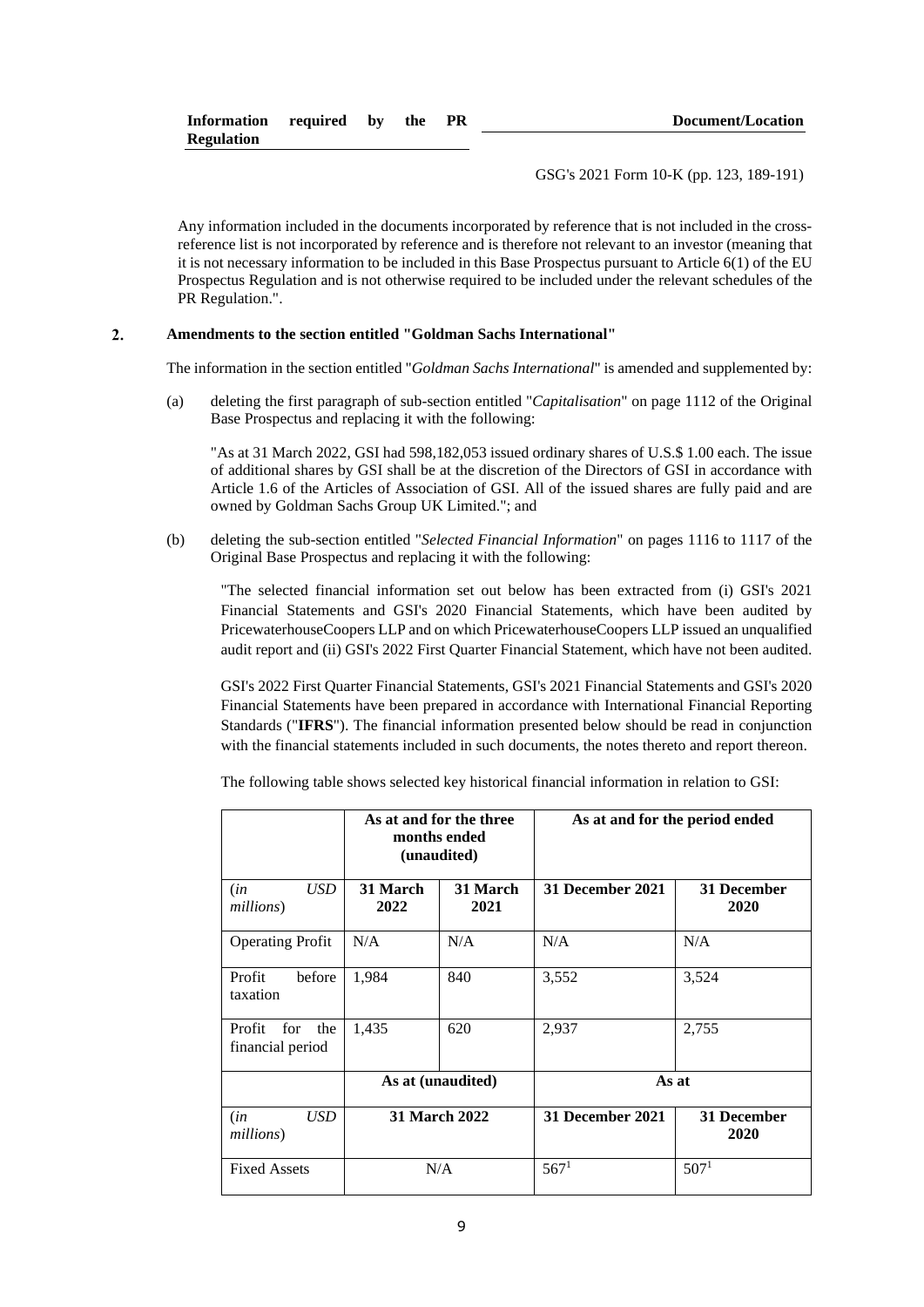| <b>Current Assets</b>            | N/A    | 1,139,953 | 1,263,014 |
|----------------------------------|--------|-----------|-----------|
| Total<br>Shareholders'<br>Equity | 40.447 | 38,895    | 36,578    |

<sup>1</sup>Fixed Assets are computed by adding (i) Property, leasehold improvements and equipment, (ii) Intangible assets and (iii) Right-of-use assets in Note 14. Other Assets of GSI's 2021 Financial Statements.

## 2. **Amendments to the section entitled "***Goldman Sachs Finance Corp International Ltd***"**

The information in the section entitled "*Goldman Sachs Finance Corp International Ltd*" is amended and supplemented by deleting the sub-section entitled "*Management*" on pages 1121 to 1122 of the Original Offering Circular and replacing it with the following:

"The directors of GSFCI are as follows:

| Name                                  | Position | <b>Business Address</b>                                                                                                                     |
|---------------------------------------|----------|---------------------------------------------------------------------------------------------------------------------------------------------|
| Pierre Benichou                       | Director | 200 West Street<br>New York<br>NY 10282<br><b>United States</b>                                                                             |
| Maryline Stephanie Juliette<br>Mertz. | Director | <b>Plumtree Court</b><br>25 Shoe Lane<br>London EC4A 4AU                                                                                    |
| Anshuman Bajpayi                      | Director | <b>Helios Business Park</b><br>150 Outer Ring Road<br>Kadubeesanahalli, Bengaluru<br>560103, India                                          |
| Kevin Kochar                          | Director | <b>Crystal Downs</b><br>Embassy Golf Links Business Park,<br>Off Intermediate Ring Road<br>(Indiranagar - Koramangala)<br>Domlur, Bengaluru |
| Andre D'Souza                         | Director | 200 West Street<br>New York<br>NY 10282<br><b>United States"</b>                                                                            |

# **2. Amendments to the section entitled "General Information"**

The information in the section entitled "*General Information*" is amended and supplemented by:

- (a) deleting sub-paragraph (c) under the sub-section 2 "*Financial Statements*" on page 1195 of the Original Base Prospectus and replacing it with the following:
	- "(c) Goldman Sachs Finance Corp International Ltd

The annual financial statements of GSFCI for the periods ended 31 December 2021 and 31 December 2020 have been audited without qualification by PricewaterhouseCoopers LLP, Chartered Accountants and Statutory Auditors, of 7 More London Riverside, London, SE1 2RT. PricewaterhouseCoopers LLP is a registered member of the Institute of Chartered Accountants in England and Wales."

(b) deleting the no significant change and no material adverse change statements relating to GSI in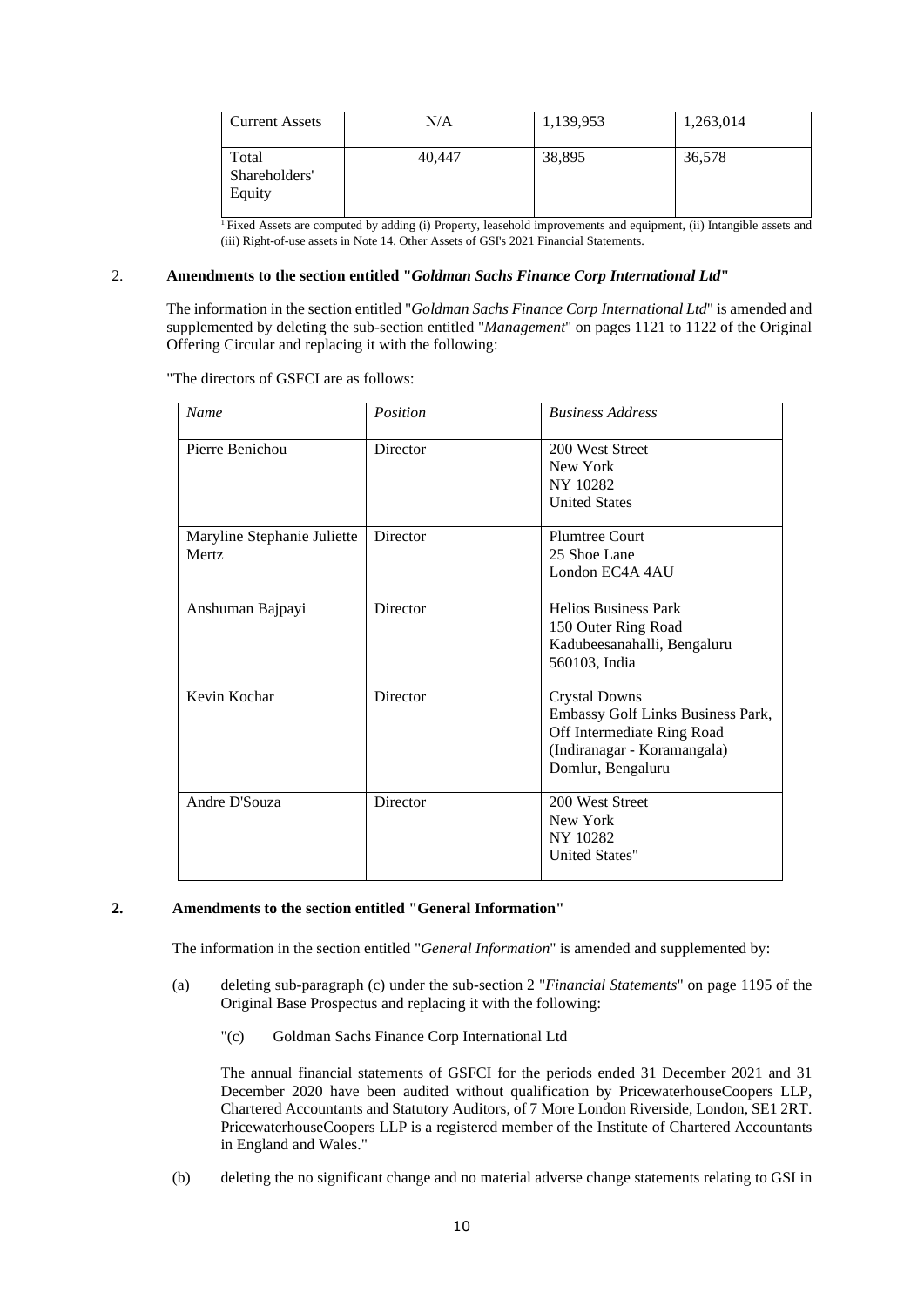sub-section 3 "*No significant change and no material adverse change*" on page 1195 of the Original Base Prospectus and replacing it with the following:

"There has been no significant change in the financial position or financial performance of GSI since 31 March 2022. There has been no material adverse change in the prospects of GSI since 31 December 2021.";

(c) deleting the no significant change and no material adverse change statements relating to GSFCI in sub section 3 "*No significant change and no material adverse change*" on page 1196 of the Original Base Prospectus and replacing it with the following:

"There has been no significant change in the financial position or financial performance of GSFCI since 31 December 2021. There has been no material adverse change in the prospects of GSFCI since 31 December 2021.";

- (d) deleting sub section 4 entitled "Litigation" on page 1196 of the Original Base Prospectus and replacing it with the following:
	- "4. **Litigation**

Save as disclosed in (i) "Legal Proceedings" of Note 27 to the Financial Statements (pages 209 to 218) of GSG's 2021 Form 10-K, (ii) "Legal Proceedings" of Note 27 to the Financial Statements (pages 84 to 94) of GSG's 2022 First Quarter Form 10-Q, (iii) "Legal Proceedings" of Note 25 to the Financial Statements (pages 70 to 71) of GSI's 2021 Annual Report and (iv) "Legal Proceedings" of Note 9 to the Financials Statements (pages 10 to 11) of GSI's 2022 First Quarter Financial Report, there have been no governmental, legal or arbitration proceedings (including any such proceedings which are pending or threatened of which GSI, GSW, GSFCI or GSG is aware) during the 12 months before the date of this Base Prospectus which may have, or have had in the recent past, significant effects on GSI, GSW, GSFCI or GSG's financial position or profitability."; and

(e) deleting sub-section 5 entitled "*Availability of Documents*" on pages 1196 to 1197 of the Original Base Prospectus and replacing it with the following:

# "**5. Availability of Documents**

Copies of the following documents will be made available for at least 10 years and may be obtained free of charge upon request during normal business hours from the specified office of the Issuers and the office of the Paying Agent in Luxembourg and each of the Paying Agents and (in the case of (i), on [https://www.goldman](https://www.goldman-sachs.ch/ch/media/ch/dokumente/sonstiges/19-10-04-GSFCI_Constitutional_Documents.pdf)[sachs.ch/ch/media/ch/dokumente/sonstiges/19-10-04-](https://www.goldman-sachs.ch/ch/media/ch/dokumente/sonstiges/19-10-04-GSFCI_Constitutional_Documents.pdf) GSFCI Constitutional Documents.pdf and in the case of (ii) to (iv),  $(xxviii)$ ,  $(xxix)$  and (xxx) on the website of the Issuer a[t https://www.goldmansachs.com/investor-relations/:](https://www.goldmansachs.com/investor-relations/)

- (i) the constitutional documents of GSI;
- (ii) the constitutional documents of GSW;
- (iii) the constitutional documents of GSFCI;
- (iv) the certificate of incorporation of GSG;
- (v) GSI's 2022 First Quarter Financial Report;
- (vi) GSI's 2021 Third Quarter Financial Report;
- (vii) GSI's 2021 Second Quarter Financial Report;
- (viii) GSI's 2021 First Quarter Financial Report;
- (ix) GSI's 2021 Annual Report;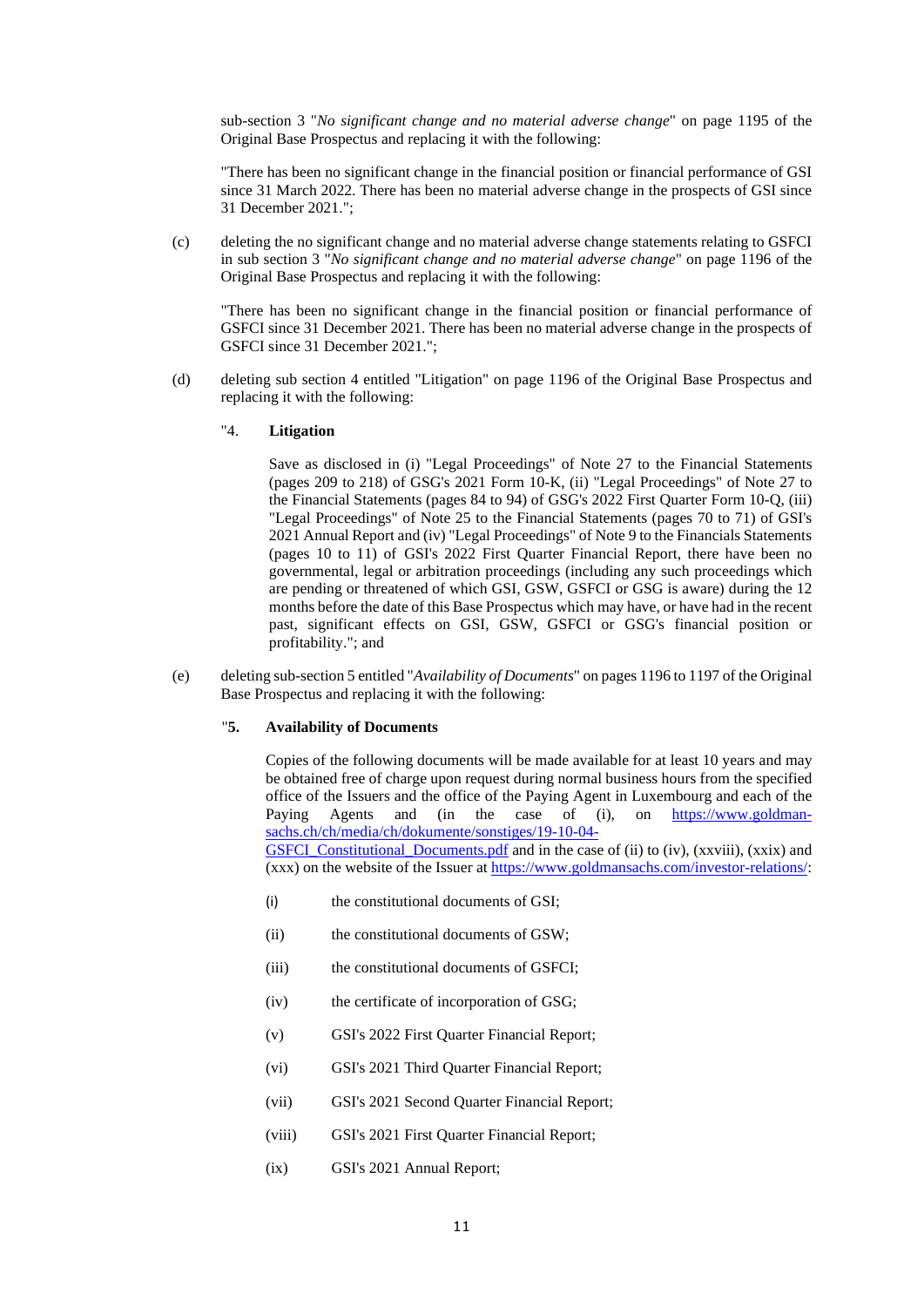- (x) GSI's 2020 Annual Report;
- (xi) GSI's 2019 Annual Report;
- (xii) GSW's 2021 Financial Statements;
- (xiii) GSW's 2020 Financial Statements;
- (xiv) GSW's 2019 Financial Statements;
- (xv) GSW's 2021 Interim Financial Statements;
- (xvi) GSFCI's 2021 Financial Statements;
- (xvii) GSFCI's 2020 Financial Statements;
- (xviii) GSFCI's 2019 Financial Statements;
- (xix) GSFCI's 2021 Interim Financial Statements;
- (xx) GSG's 2021 Form 10-K;
- (xxi) GSG's 2020 Form 10-K;
- (xxii) GSG's 2019 Form 10-K;
- (xxiii) GSG's 14 April 2022 Form 8-K;
- (xxiv) GSG's 18 January 2022 Form 8-K;
- (xxv) GSG's 15 October 2021 Form 8-K;
- (xxvi) GSG's 13 July 2021 Form 8-K;
- (xxvii) GSG's 14 April 2021 Form 8-K;
- (xxviii) GSG's 2022 First Quarter Form 10-Q;
- (xxix) GSG's 2021 Third Quarter Form 10-Q;
- (xxx) GSG's 2020 Third Quarter Form 10-Q;
- (xxxi) GSG's 2021 First Quarter Form 10-Q;
- (xxxii) GSG's 2021 Second Quarter Form 10-Q;
- (xxxiii) GSG's 2022 Proxy Statement;
- (xxxiv) GSG's 2021 Proxy Statement;
- (xxxv) the GSG Guaranty;
- (xxxvi) the GSI Guarantee;
- (xxxvii) the GSI (Cayman) Guarantee;
- (xxxviii) the Programme Agency Agreement;
- (xxxix) the Deed of Covenant and the Cayman Deed of Covenant;
- (xl) the Issue Terms for each Tranche or Series of Securities that are listed on the Official List of the Luxembourg Stock Exchange or any other stock exchange;
- (xli) a copy of the Base Prospectus;